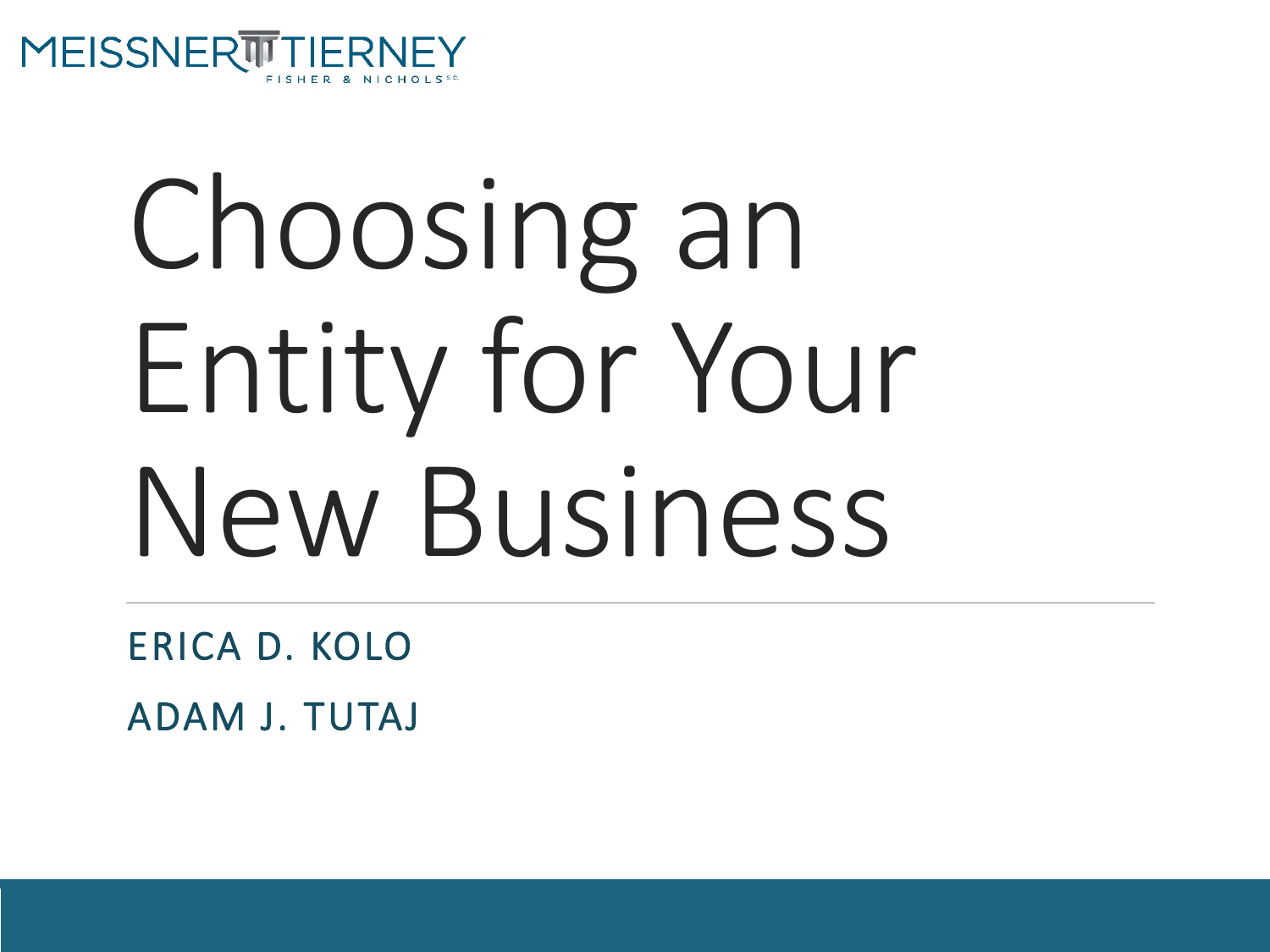#### Wisconsin Entity Forms

| <b>Entity Type</b>                                                                                                                                   | <b>Statutory Provisions</b>                                                            |
|------------------------------------------------------------------------------------------------------------------------------------------------------|----------------------------------------------------------------------------------------|
| <b>Business Corporations</b><br>• Service Corporation<br><b>Statutory Close Corporation</b><br>$\bullet$<br><b>Benefit Corporations</b><br>$\bullet$ | Chapter 180<br>• Subchapter XIX<br><b>Subchapter XVIII</b><br>$\bullet$<br>Chapter 204 |
| <b>Nonstock Corporation</b>                                                                                                                          | Chapter 181                                                                            |
| <b>General Partnership</b><br>(Including Limited Liability Partnership)                                                                              | Chapter 178                                                                            |
| Limited Partnership                                                                                                                                  | Chapter 179                                                                            |
| <b>Limited Liability Company</b>                                                                                                                     | Chapter 183                                                                            |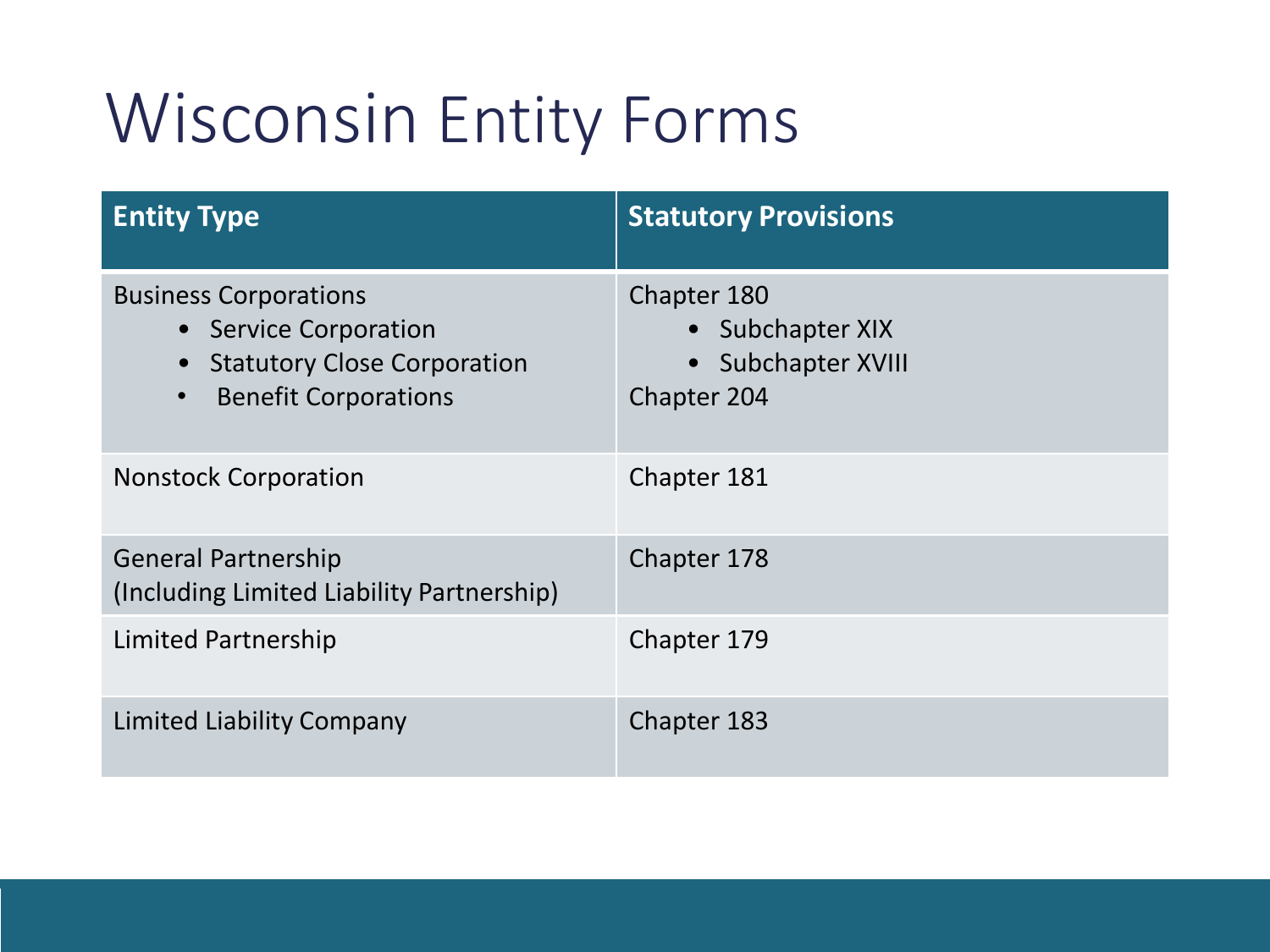#### Governance

| <b>Entity Type</b>                                                      | <b>Statutory Provisions</b>                                                                                                                                                                               |
|-------------------------------------------------------------------------|-----------------------------------------------------------------------------------------------------------------------------------------------------------------------------------------------------------|
| <b>Business and Nonstock Corporations</b>                               | Governed by a board of directors, with officers acting under<br>the board's authority. Shareholders are owners and elect<br>the board, but do not control the corporation's activities.                   |
| <b>Service Corporation</b>                                              | Same as business and nonstock corporations, except that all<br>shareholders must be carrying on a particular profession<br>with some sort of licensure.                                                   |
| <b>General Partnership</b><br>(Including Limited Liability Partnership) | Every partner has an equal right to participate in the<br>management of the business.                                                                                                                     |
| <b>Limited Partnership</b>                                              | General partners have the same rights and powers as a<br>partner in a general partnership. The general partner<br>manages the business. Limited partners do not manage but<br>have limited voting rights. |
| <b>Limited Liability Company</b>                                        | Unless the articles of organization vest management in<br>managers, the default is that managements is vested in<br>members.                                                                              |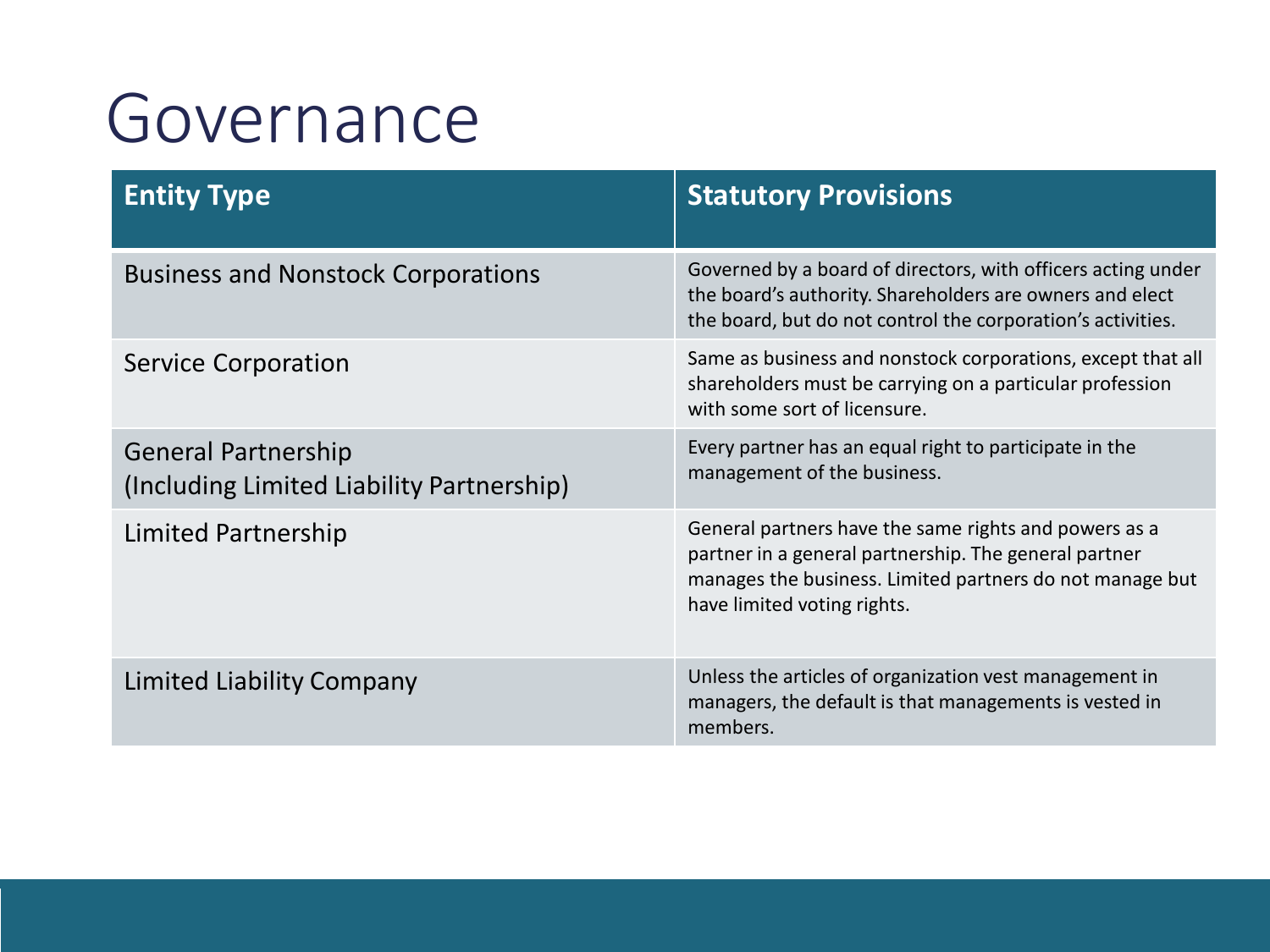## Liability Considerations

| <b>Entity Type</b>                    | <b>Scope of Liability</b>                                                                                                                                                                                                                                                                           |
|---------------------------------------|-----------------------------------------------------------------------------------------------------------------------------------------------------------------------------------------------------------------------------------------------------------------------------------------------------|
| Corporations<br>(Business & Nonstock) | A corporation-whether for-profit or not-for-profit, Subchapter C<br>Subchapter S—will generally limit the liability of its<br><b>or</b><br>shareholders to the extent of their respective investments.                                                                                              |
| <b>Service Corporation</b>            | Generally affords limited liability for obligations of the entity and<br>the acts/omissions of other shareholders. However, does not<br>protect against personal liability of a principal or agent for their<br>own negligence/misconduct or that of others under their<br>supervision and control. |
| <b>General Partnership</b>            | Affords very little insulation from liability to its partners. Indeed,<br>potentially more risk than a sole proprietorship because each<br>partner may be liable for the acts and omissions of any other<br>partner.                                                                                |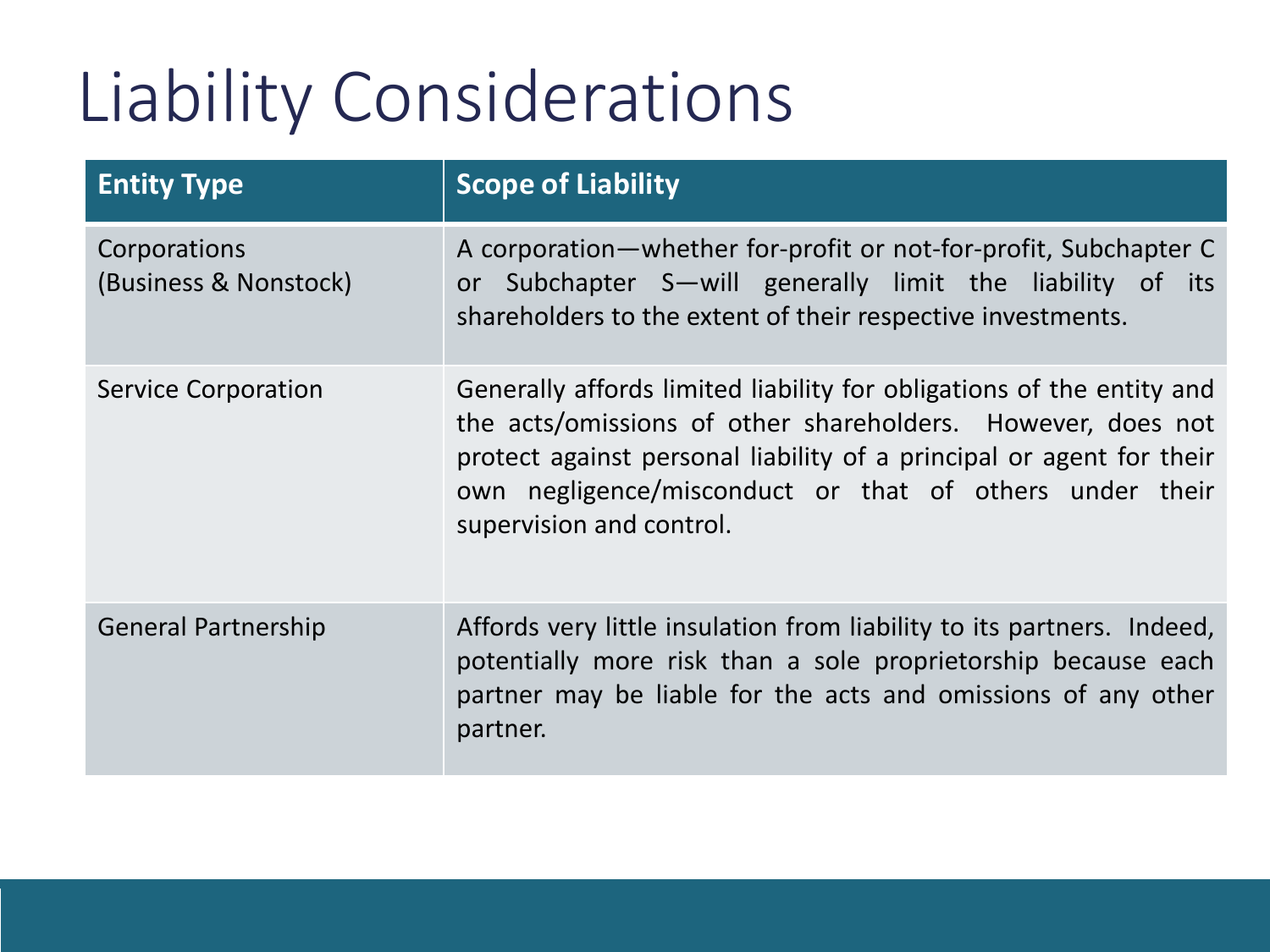## Liability Considerations

| <b>Entity Type</b>            | <b>Scope of Liability</b>                                                                                                                                                                        |
|-------------------------------|--------------------------------------------------------------------------------------------------------------------------------------------------------------------------------------------------|
| Limited Liability Partnership | Generally, a general partner of an LLP is only liable for<br>obligations arising from his or her own activities and those<br>of any person acting under their actual supervision and<br>control. |
| Limited Partnership           | Unlimited Liability for General Partner(s); Limited Liability<br>for Limited Partner(s)                                                                                                          |
| Limited Liability Company     | An LLC will generally limit the liability of its members to<br>the extent of their respective investments.                                                                                       |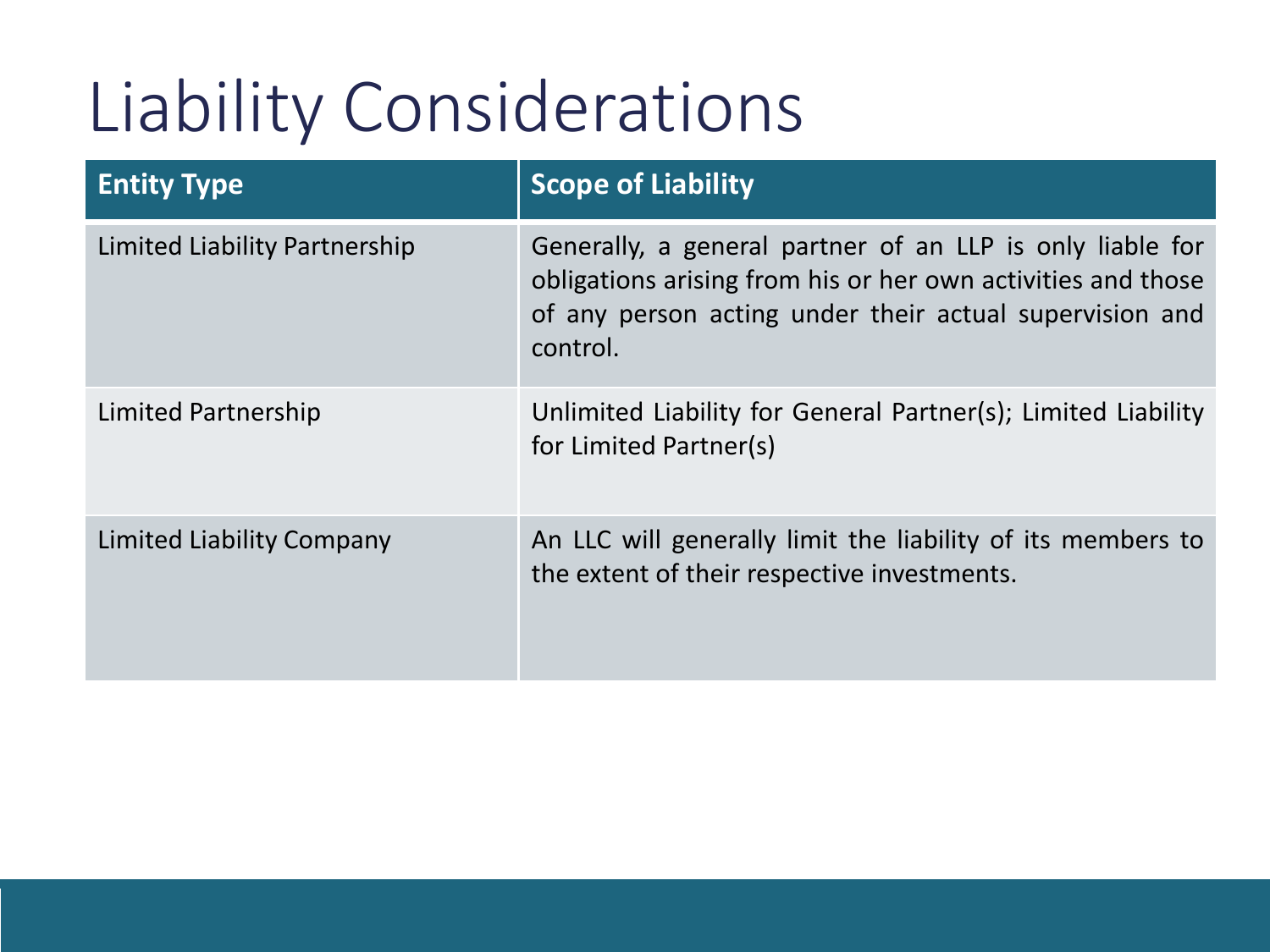#### Organizational Documents

| <b>Entity Type</b>            | <b>Organizational Documents</b>                                                                                                                |
|-------------------------------|------------------------------------------------------------------------------------------------------------------------------------------------|
| <b>Business Corporations</b>  | Articles of Incorporation<br><b>Bylaws</b><br>Shareholder Agreement<br>Shareholder List<br><b>Consent Minutes</b><br><b>Stock Certificates</b> |
| <b>Nonstock Corporation</b>   | Articles of Incorporation<br><b>Bylaws</b><br><b>Consent Minutes</b>                                                                           |
| <b>General Partnership</b>    | Partnership Agreement                                                                                                                          |
| Limited Liability Partnership | Partnership Agreement<br><b>Registration Statement</b>                                                                                         |
| <b>Limited Partnership</b>    | Partnership Agreement<br>Certificate of Limited Partnership                                                                                    |
| Limited Liability Company     | Articles of Organization<br><b>Operating Agreement</b><br><b>Member List</b><br>Manager List<br><b>Consent Minutes</b>                         |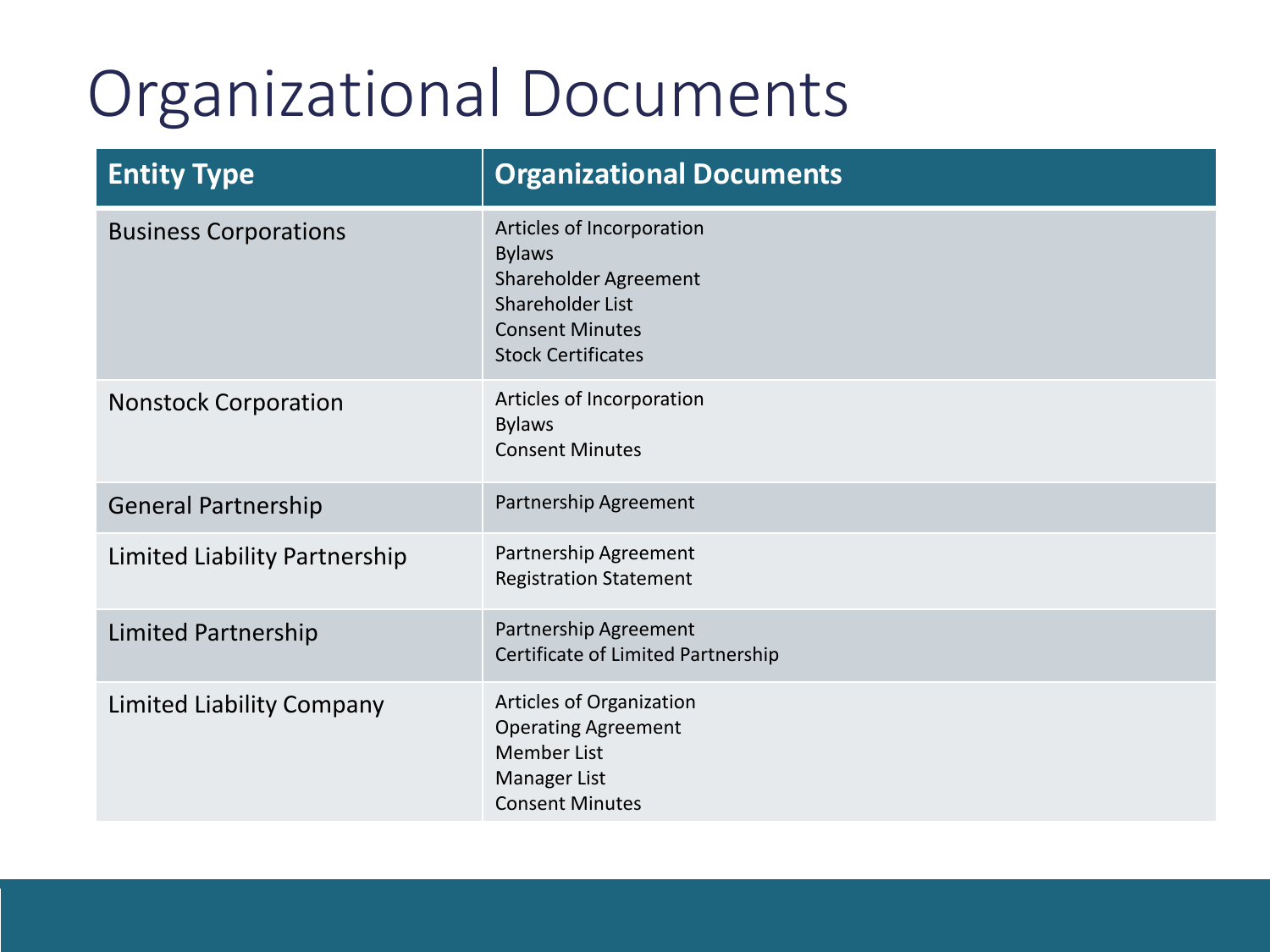#### Tax Treatment

| <b>Entity Type</b> | <b>Taxation</b>                                                                                                                                                                                                                                                                                                                                                                                                      |
|--------------------|----------------------------------------------------------------------------------------------------------------------------------------------------------------------------------------------------------------------------------------------------------------------------------------------------------------------------------------------------------------------------------------------------------------------|
| C Corporations     | Subchapter C of the Internal Revenue Code<br>Double tax: earnings taxed at corporate level and distributions<br>taxed at shareholder level<br>State and local tax deduction not capped<br>Federal rate: 21%<br>Payment of salaries deductible by corporation and taxable to<br>recipient. Subject to FICA/Medicare taxes.<br>Shareholder tax on dividends and not deductible by<br>corporation. No employment taxes. |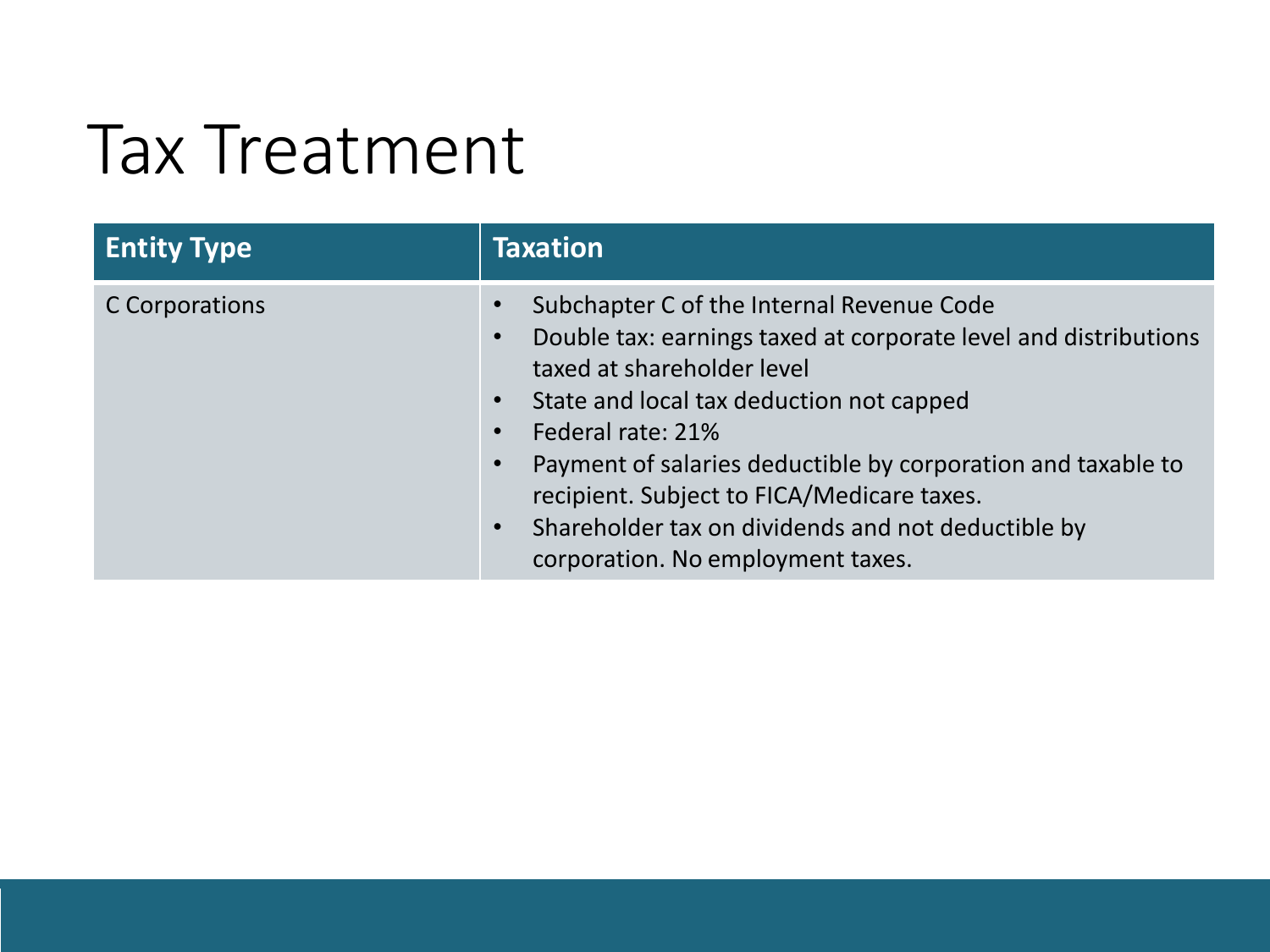## Passthrough Tax Treatment

| <b>Entity Type</b>    | <b>Taxation</b>                                                                                                                                                                                                                                                                                                                                                                                                                                                                                                                                                                                                                                                                         |
|-----------------------|-----------------------------------------------------------------------------------------------------------------------------------------------------------------------------------------------------------------------------------------------------------------------------------------------------------------------------------------------------------------------------------------------------------------------------------------------------------------------------------------------------------------------------------------------------------------------------------------------------------------------------------------------------------------------------------------|
| <b>S</b> Corporations | Subchapter S of the Internal Revenue Code<br>$\bullet$<br>No tax at entity level (unless Act 368 election made)<br>State and local tax deduction capped at \$10,000 (but consider an Act 368 election)<br>$\bullet$<br>Income passed through and taxed to shareholders<br>Federal rate: 29.6% - 37% (depending on whether the sec. 199A 20% deduction<br>applies)<br>Payment of salaries deductible by corporation and taxable to recipient. Subject to<br>FICA/Medicare taxes.<br>Distributions generally are not taxable to the extent of the recipient's basis, no<br>$\bullet$<br>employment taxes<br>Losses deductible to the extent of basis<br>$\bullet$                         |
| Partnership           | Subchapter K of the Internal Revenue Code<br>$\bullet$<br>No tax at entity level (unless Act 368 election made)<br>$\bullet$<br>State and local tax deduction capped at \$10,000 (but consider an Act 368 election)<br>$\bullet$<br>Income passed through and taxed to partners<br>$\bullet$<br>Federal rate: 29.6% - 37% (depending on whether the sec. 199A 20% deduction<br>$\bullet$<br>applies)<br>Distributions generally are not taxable to the extent of recipient's basis (unless it is a<br>$\bullet$<br>guaranteed payment).<br>Losses deductible to the extent of basis<br>$\bullet$<br>Partners are subject to self-employment tax (but not limited partners)<br>$\bullet$ |
| Disregarded Entities  | The entity is disregarded, so the activities are treated and taxed as that of the owner<br>$\bullet$                                                                                                                                                                                                                                                                                                                                                                                                                                                                                                                                                                                    |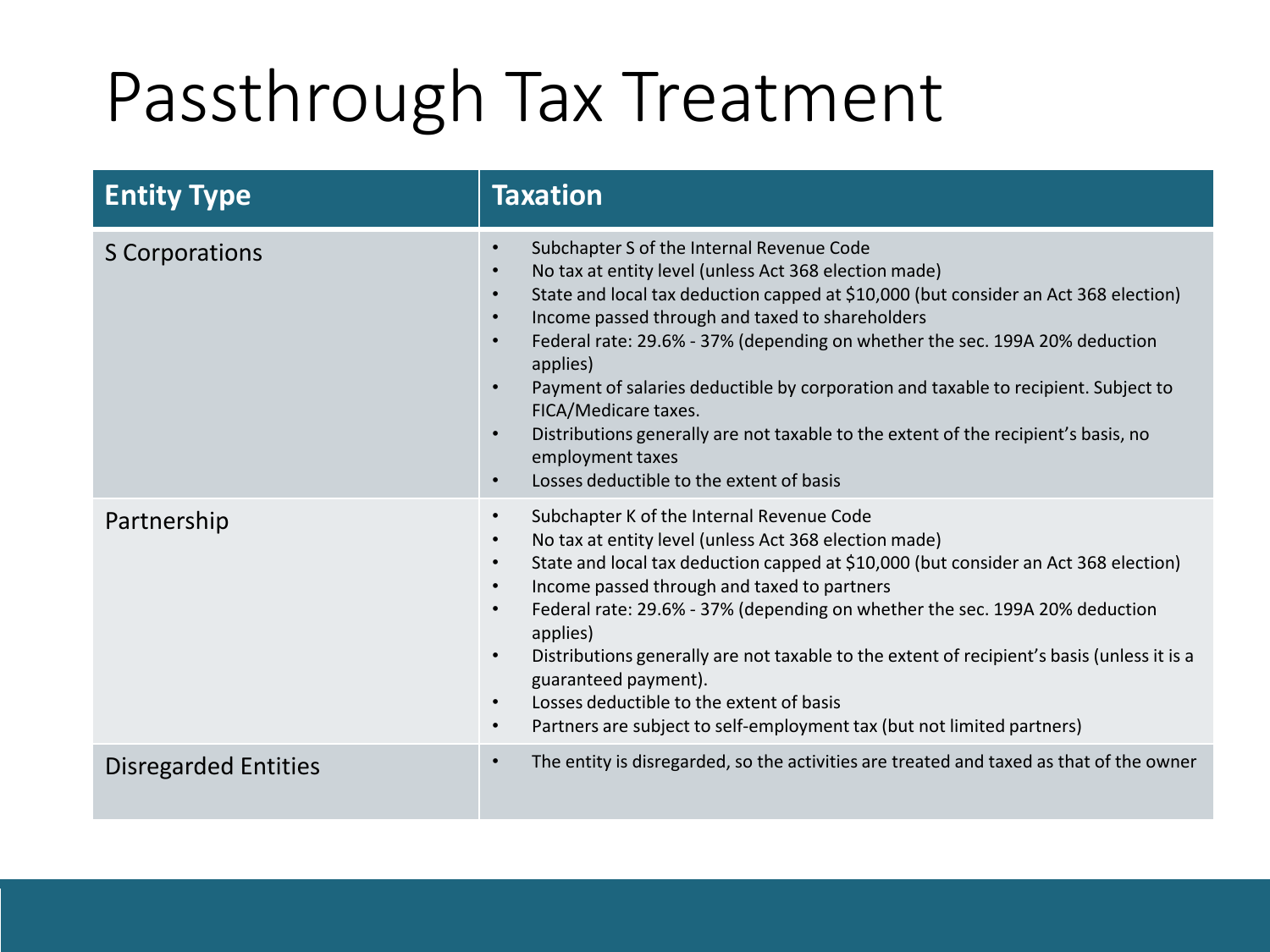#### **Effective Double Tax Rates**

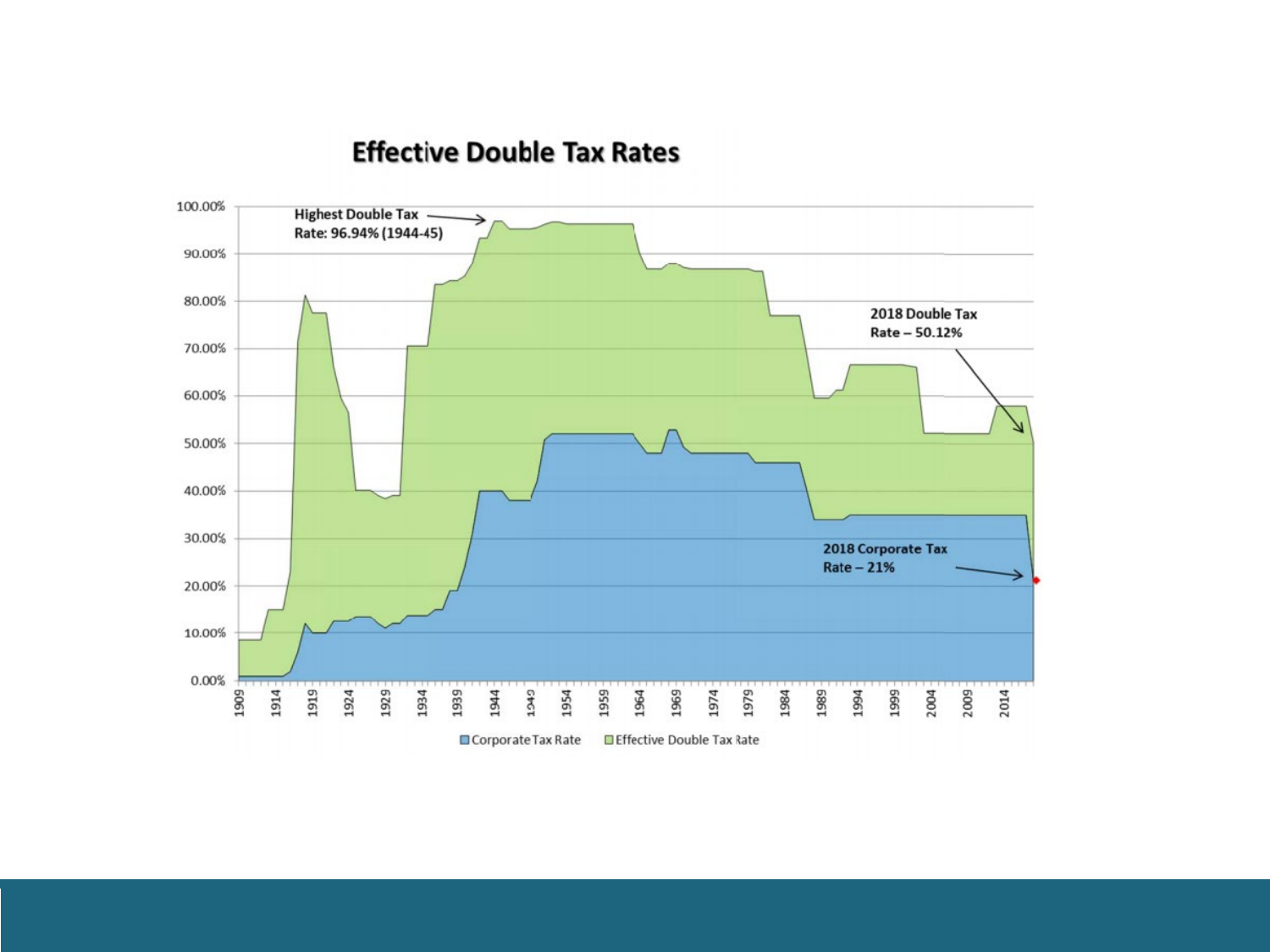#### Illustration #1 Profitable Event Planning Business

#### Assumptions:

Owners in top tax bracket, over § 1411 FICA/SE tax threshold, active in business (non-trading) and paid reasonable compensation

Exemptions fully phased out, itemized deductions still reduced

Entity level earnings: \$1,000,000

Sale for \$10,000,000

Not a personal service corporation

Partnership income subject to self-employment tax

No basis at entity or owner level

No §1202 stock, but long-term capital gain

No state income tax

Owners qualify for simplified calculation of net investment income under Reg. §1.1411-7(c) (\$10,000 portfolio income, \$990,000 trade or business income in each of last three years)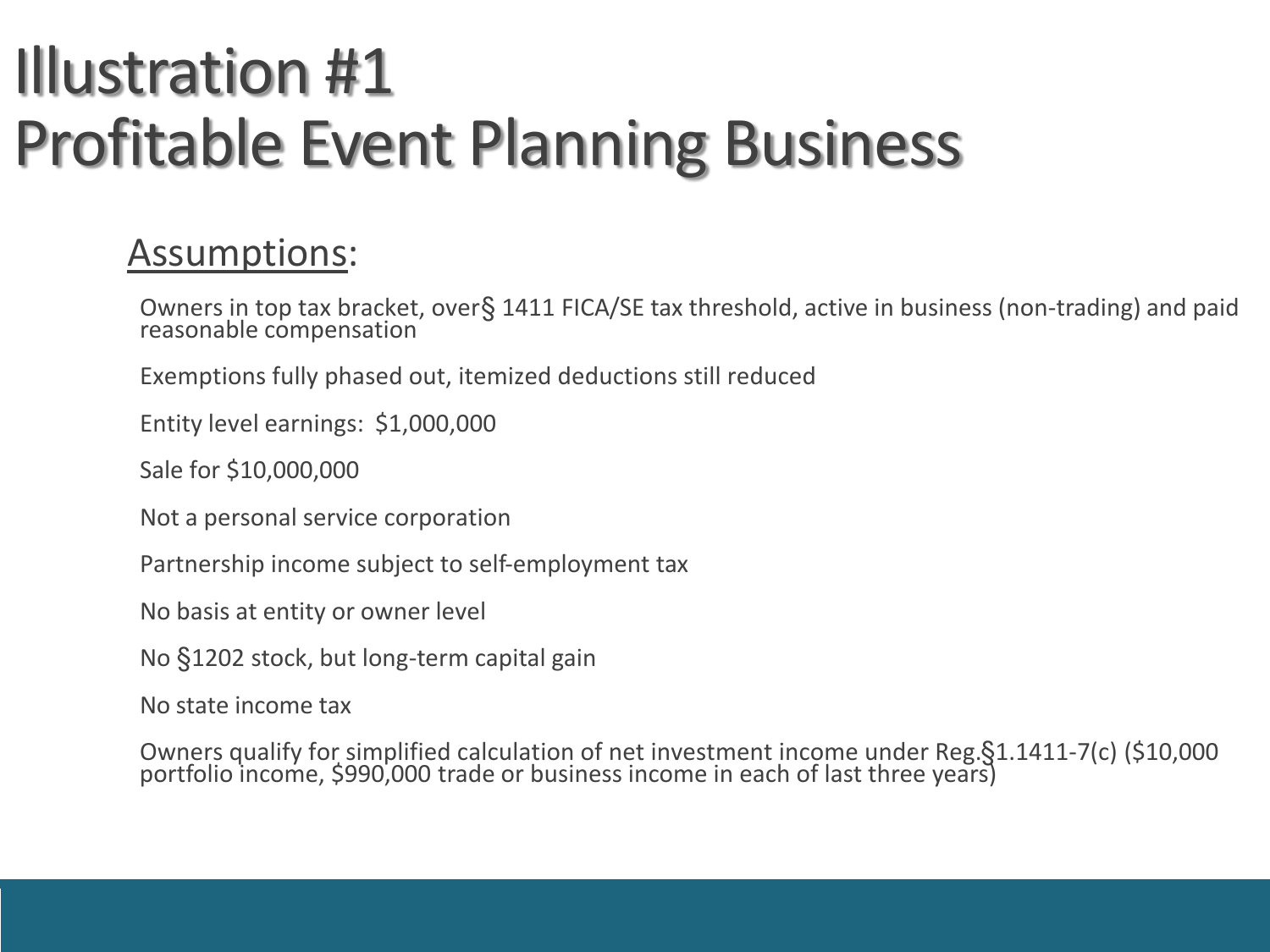#### Marginal Tax on Additional \$100,000 of Income (2021)

|                                                                       | <b>C</b> Corporation                                           |                                                                    | <b>S</b> Corporation                                              |                                                    | Partnership/LLC/Sole Proprietorship                               |                                            |                                                    |
|-----------------------------------------------------------------------|----------------------------------------------------------------|--------------------------------------------------------------------|-------------------------------------------------------------------|----------------------------------------------------|-------------------------------------------------------------------|--------------------------------------------|----------------------------------------------------|
|                                                                       | <b>Dividends</b>                                               | Wages                                                              | Passive/<br><b>Trading</b>                                        | <b>Typical</b>                                     | SE Tax-Exempt<br>Passive/Trading                                  | Other                                      | SE Taxable                                         |
| Income<br>Corporate Income Tax<br>Corporate FICA Tax                  | 100,000<br>$(21,000)^a$<br>$-0-$ )<br>79,000                   | 100,000<br>$-0-$ )<br>$(1,429)^{b}$<br>98,571                      | 100,000<br>$(-0-)$<br>$-0-$ )<br>100,000                          | 100,000<br>$-0-$ )<br>$-0-$ )<br>100,000           | 100,000<br>$-0-$ )<br>$-0-$ )<br>100,000                          | 100,000<br>$(-0-)$<br>$-0-$ )<br>100,000   | 100,000<br>$(-0-)$<br>$(-0-)$<br>100,000           |
| Individual Income Tax<br>Individual FICA/SE Tax<br>Invest. Income Tax | $15,800$ <sup>c</sup><br>-0-<br>$3,002$ <sup>d</sup><br>60,198 | $36,471$ <sup>e</sup><br>$2,316$ <sup>f</sup><br>$-0-$ )<br>59,784 | 37,000) <sup>e</sup><br>$-0-$ )<br>$3,800$ <sup>d</sup><br>59,200 | 37,000) <sup>e</sup><br>$-0-$<br>$-0-$ )<br>63,000 | 37,000) <sup>e</sup><br>$-0-$ )<br>$3,800$ <sup>d</sup><br>59,200 | $(37,000)^e$<br>$-0-$ )<br>$-0-$<br>63,000 | $(36,505)^{g}$<br>$(3,509)^h$<br>$-0-$ )<br>59,986 |
|                                                                       |                                                                |                                                                    |                                                                   |                                                    |                                                                   |                                            |                                                    |
| <b>Overall Tax Rate</b>                                               | 39.80%                                                         | 40.22%                                                             | 40.80%                                                            | 37%                                                | 40.80%                                                            | 37%                                        | 40.014%                                            |

*a. 21%*

*b. 1.45% / 1.0145 = 1.429%*

*c. 20%* 

*d. 3.8%*

*e. 37%*

*f. 1.45% + 0.9% = 2.35%*

*g. 37% x (1.45% / 3.8% x 3.509%) = 36.505%*

*h. 3.8% x (1-7.65%) = 3.509%*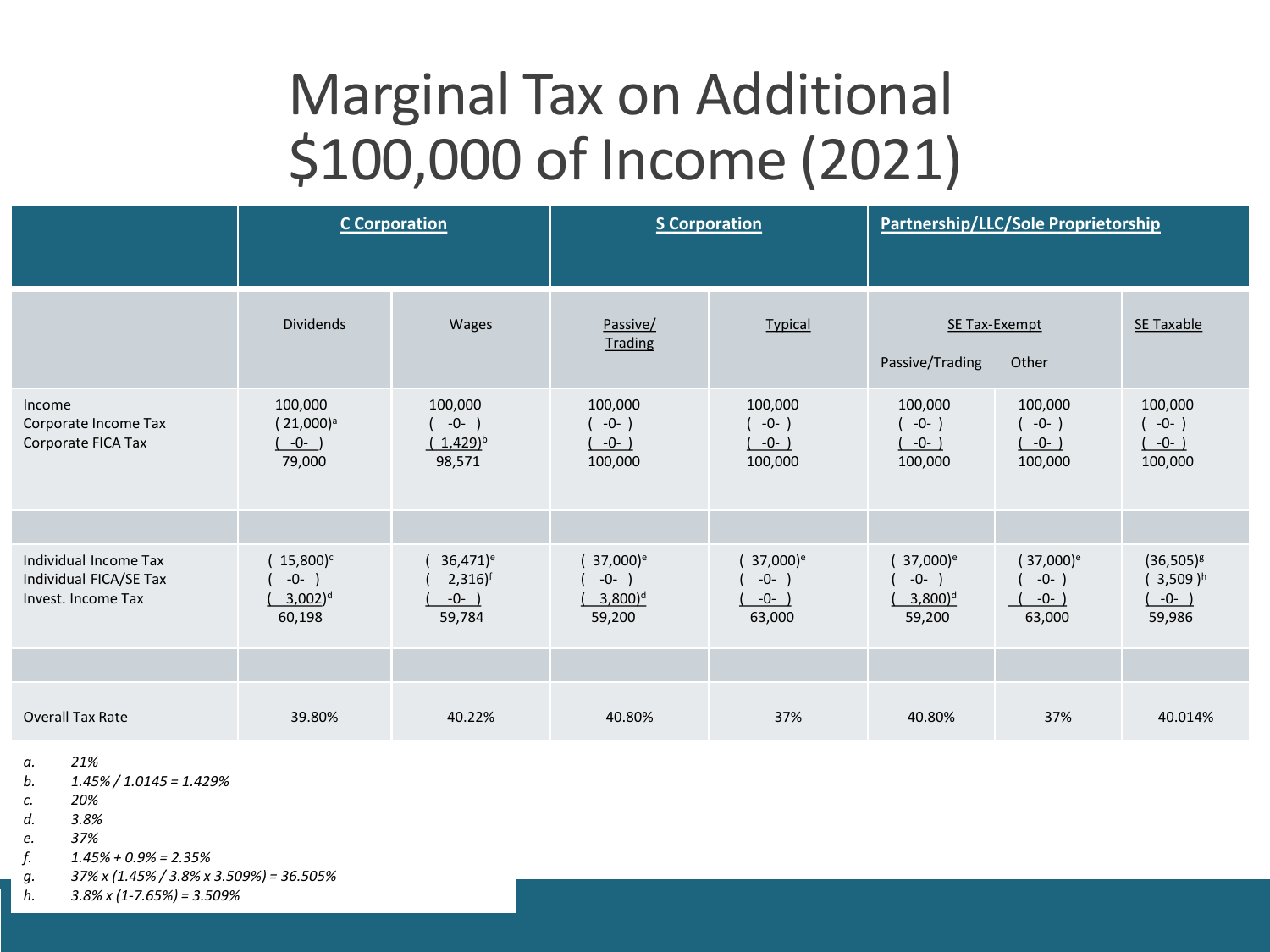#### Choice of Entity Example – Profitable Event Planning Business (2021)

|                                | <b>C</b> Corporation      | <b>S Corporation</b>         | Partnership\<br><b>Sole Proprietorship</b> |
|--------------------------------|---------------------------|------------------------------|--------------------------------------------|
| Sales proceeds                 | \$10,000,000              | \$10,000,000                 | \$10,000,000                               |
| (21%)<br>Corporate Income Tax  | 2,100,000)<br>\$7,900,000 | $-0 -$<br>\$10,000,000       | $-0-$<br>\$10,000,000                      |
| (20%)<br>Individual Income Tax | 1,580,000)                | 2,000,000)                   | 2,000,000)                                 |
| Individual NII Tax<br>(3.8%)   | 300,200)                  | 3,800) (0.038%) <sup>a</sup> | 3,800) (0.038%) <sup>a</sup>               |
|                                | \$6,019,800               | \$7,996,200                  | \$7,996,200                                |
| <b>Combined Tax Rate</b>       | 39.80%                    | 20.03%                       | 20.03%                                     |

a (\$10,000/\$1,000,000) x 3.8% = 0.038%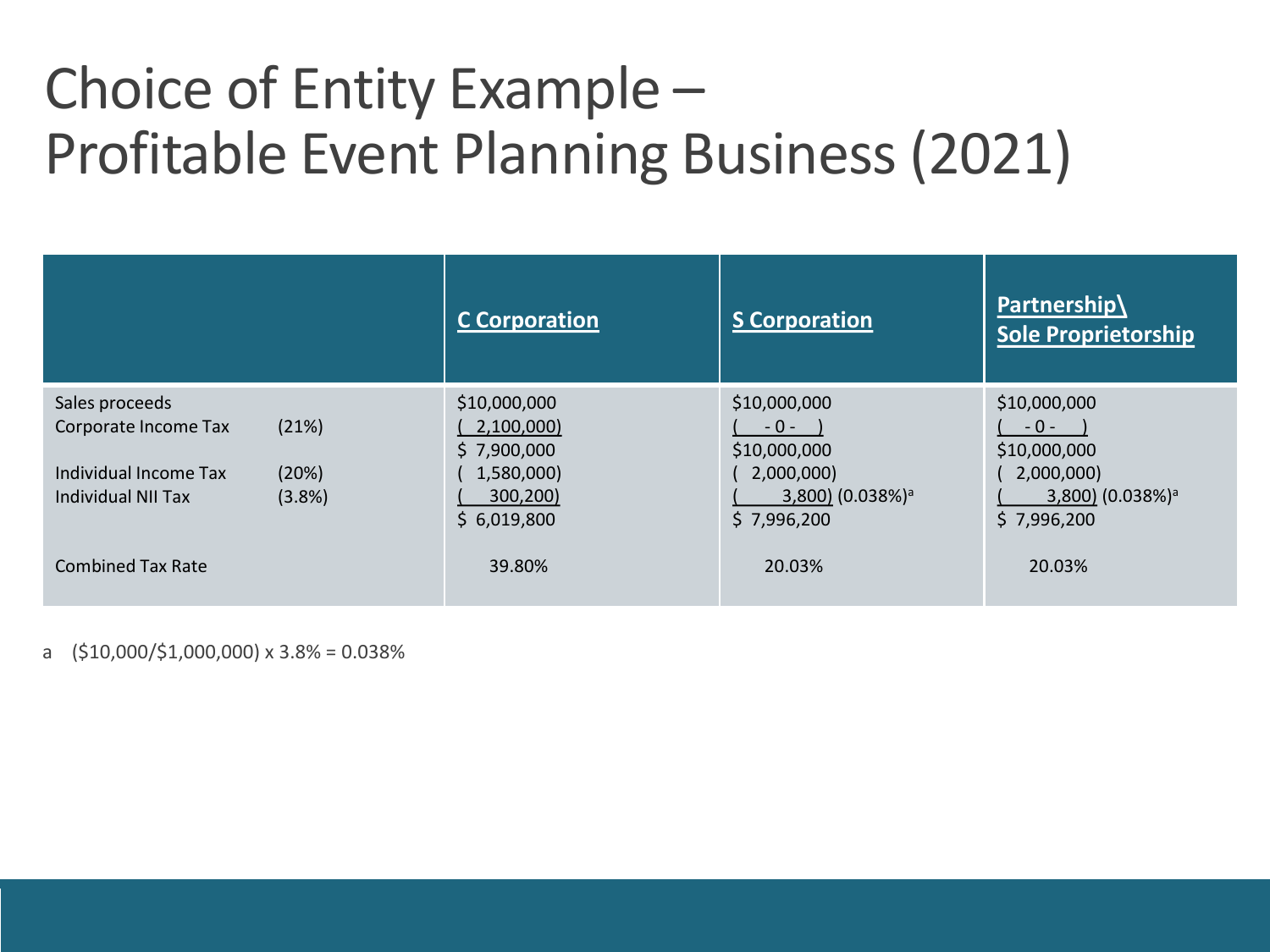#### Illustration #2 Formation of Entity for Salon

Individual hair stylist operates her practice as a sole proprietorship

She is considering bring on additional stylists as employees

What type of entity do you recommend and why?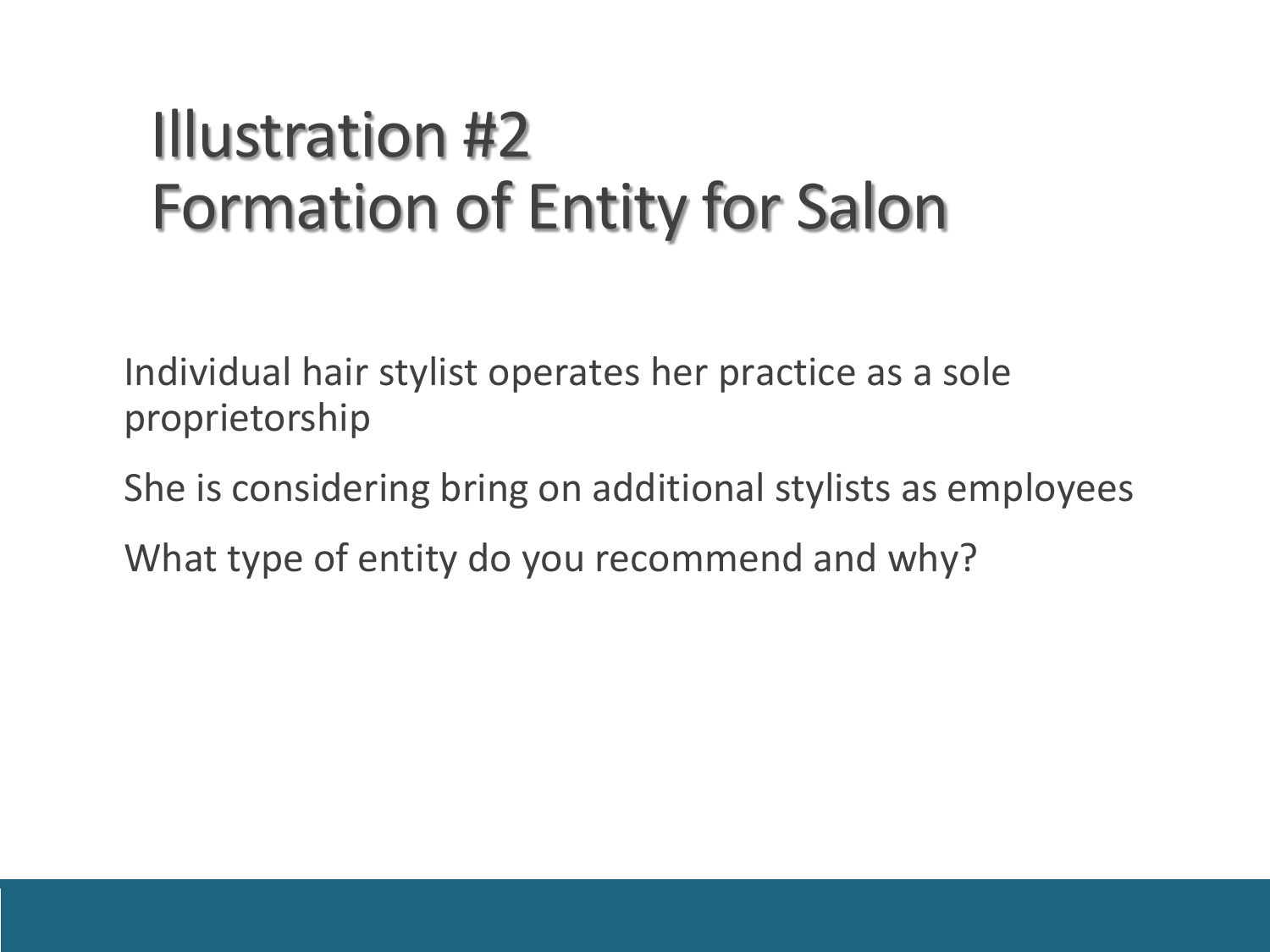#### Illustration #3 Real Estate Acquisition for Salon

Same facts as Illustration #2. Now the stylist wants to buy the building in which she is currently renting salon space.

What type of entity do you recommend? Do you recommend a different entity for the acquisition of the real estate?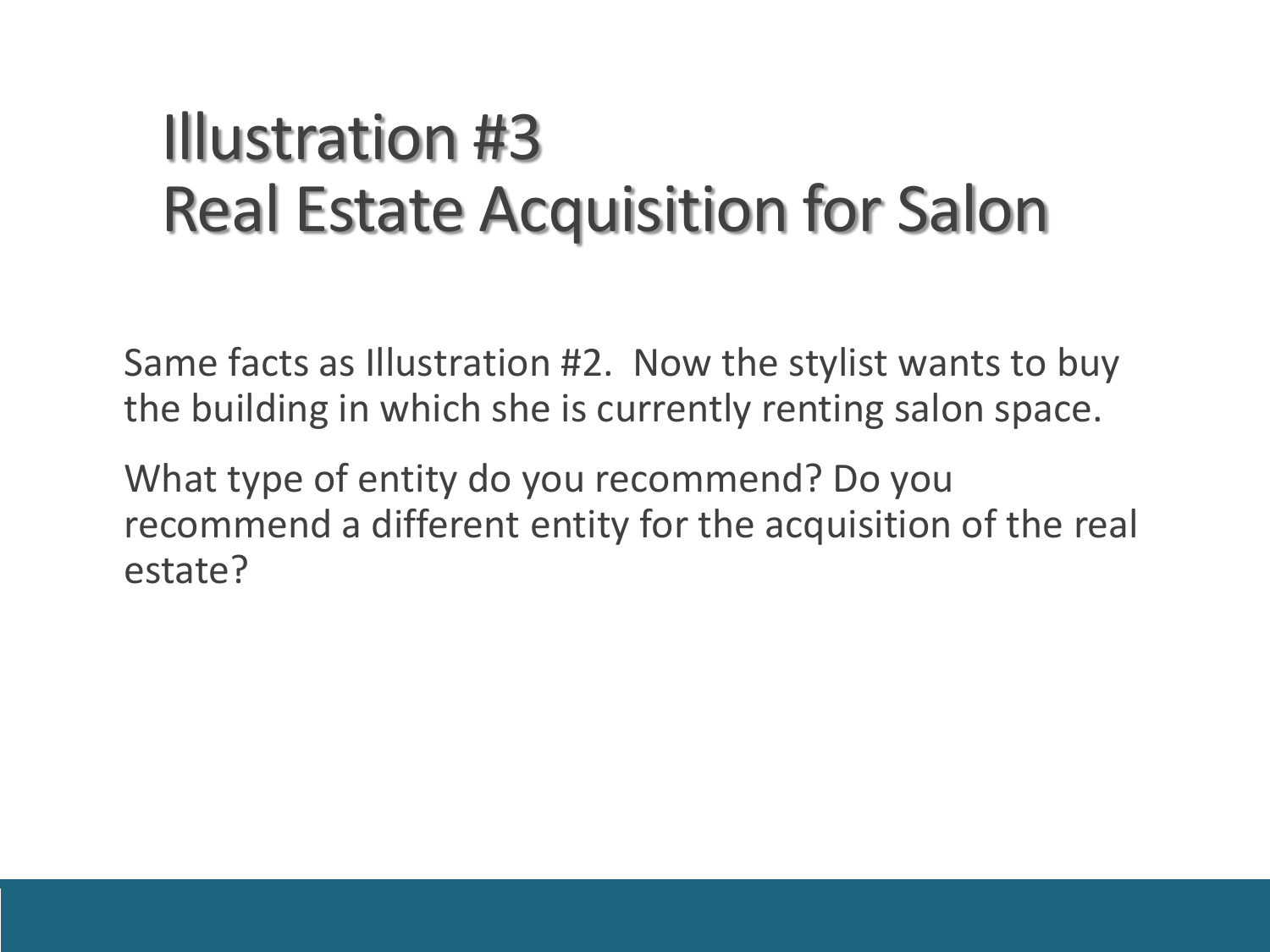#### Illustration #3 (Cont.) Real Estate Acquisition for Salon